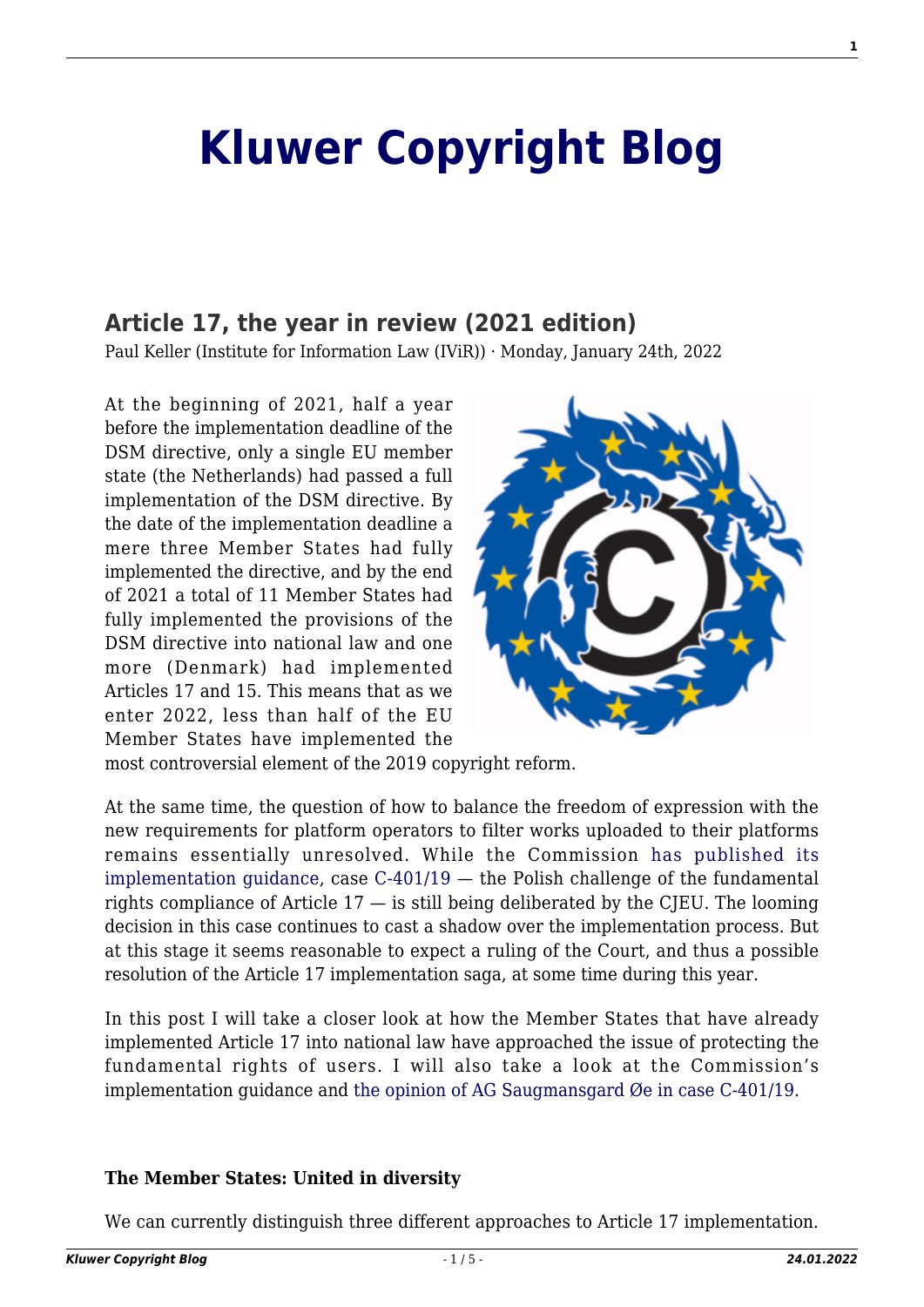The largest group of Member States has chosen to limit themselves and restate the provision in their national laws. Another group of Member States has chosen to include substantive ex-ante safeguards against over blocking in their national implementations, while a third group has included provisions that require that all disputes about blocking must be resolved ex-post, prioritising the interests of rightholders over freedom of expression of users.

The Article 17 implementations in France, the Netherlands, Hungary, Croatia, Estonia, Malta, Ireland and Denmark are in essence re-statements of the directive's text. They contain the general principles established in the directive but fail to provide platforms with concrete guidance on how to reconcile the conflicting obligations in Article 17. As such, they leave substantial room for manoeuvre to the platforms falling within the scope of the directive. It seems that most Member States who have chosen this approach see this as a safe bet that does not risk violating their obligations under the directive (although AG Saugmansgard  $\emptyset$ e clearly thinks differently on this point  $$ more on this below).

There are smaller deviations from the text of the article in this category: [The](https://eurovision.communia-association.org/detail/netherlands/) [Netherlands](https://eurovision.communia-association.org/detail/netherlands/) have explicitly included the possibility for the Minister of Justice to issue additional implementation rules, and [Estonia](https://eurovision.communia-association.org/detail/estonia/) has added language that requires platforms "to take measures to enable users to lawfully make available to the public protected materials under copyright exceptions". On the other side of the spectrum, the [French](https://eurovision.communia-association.org/detail/france/) implementation includes provisions that grant the national authorities additional powers in the application of the law, for example when it comes to the definition of the affected platforms and in the application of the complaint and redress mechanism.

None of the implementations in this group have intervened in the key question of the balance between the obligations to prevent availability of works (Art 17(4)) and the obligation not to prevent the availability of non-infringing uses of such works (Art 17(7)).

[Italy](https://eurovision.communia-association.org/detail/italy/) and [Spain](https://eurovision.communia-association.org/detail/spain/), both of which completed their implementations in the fall of 2021, have chosen to intervene in this balance. While these implementations are largely restatements of the text of the directive, both Member States have decided to include additional provisions that require platforms to ensure that uploads where users dispute an automated blocking request remain unavailable until the conclusion of the complaints. This filter-first approach that relies on purely ex-post protection of user rights is in line with the interpretation that Spain (together with France and Portugal) had advanced during [the hearing of case C-401/19 at the CJEU](https://www.communia-association.org/2020/11/12/cjeu-hearing-polish-challenge-article-17-not-even-supporters-provision-agree-work/). It is based on the understanding that the temporary unavailability of non-infringing user uploads is justified in the light of a presumably more important objective of ensuring a high level of protection for rightholders.

Germany and Austria have taken the opposite approach. Both implementations include procedural and substantive ex-ante user rights safeguards that significantly limit the ability of platforms to deploy fully automated upload filters to comply with their obligations under article 17(4). The legal mechanics differ: [Germany works with](http://copyrightblog.kluweriplaw.com/2021/06/02/germany-attempts-to-square-the-circle-in-its-implementation-of-article-17-cdsmd-part-1/) ["presumably authorised uses",](http://copyrightblog.kluweriplaw.com/2021/06/02/germany-attempts-to-square-the-circle-in-its-implementation-of-article-17-cdsmd-part-1/) while Austria carves out the "uses of small parts of a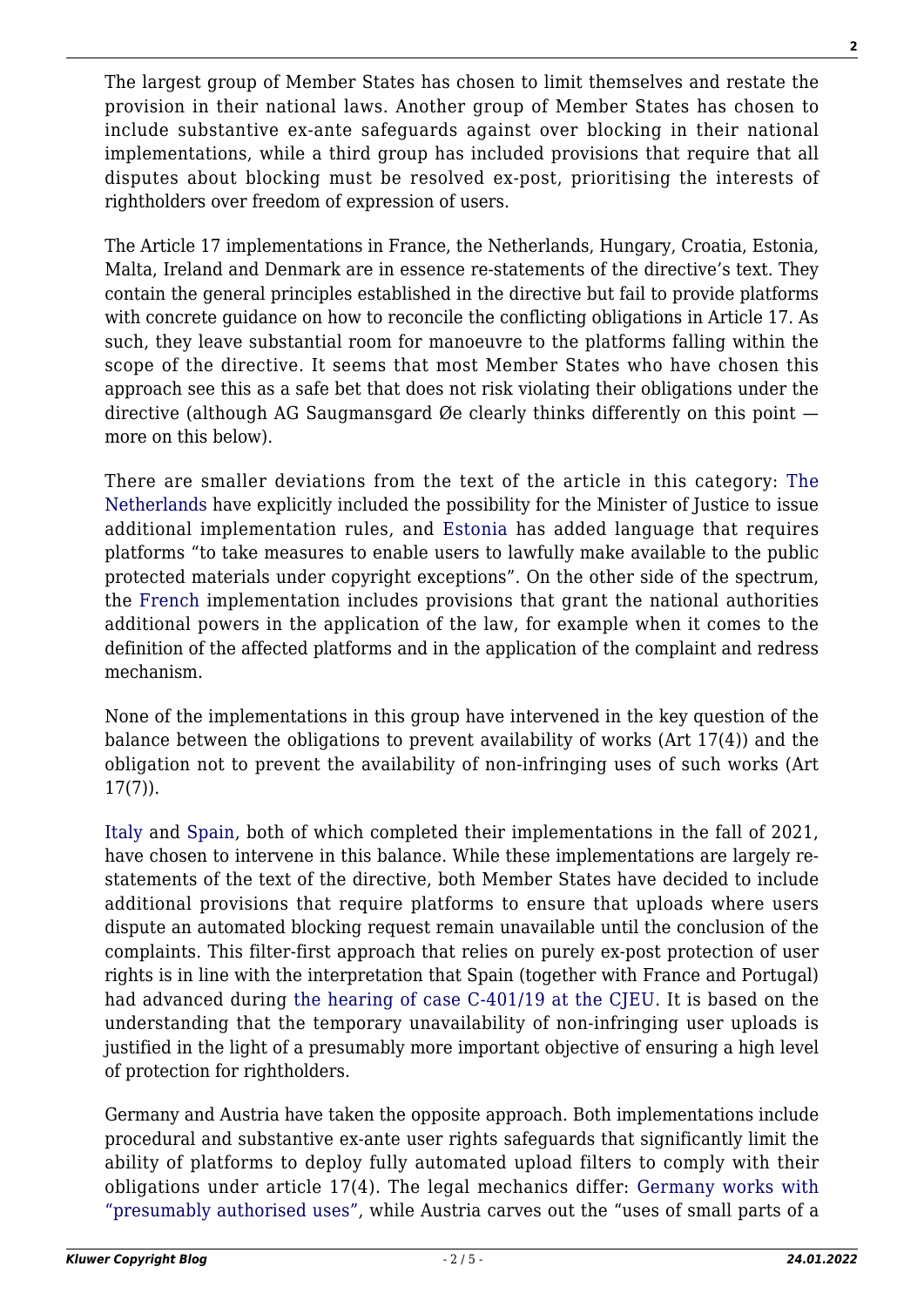work" from the obligation to prevent the availability. Still, both legislators have settled on the same quantitative thresholds for the protected uses: 15 seconds of audio or video, 160 characters of text or images of up to 250kb. In both implementations this only applies when less than 50% of the original work is used and it is combined with other material created by the uploader (the German implementation waives the 50% requirement for individual images). Both the Austrian and German implementations also allow uploaders to flag longer uses of protected works as legally allowed. In all of these situations uploads cannot be automatically blocked and need to be manually reviewed by rightholders and have to remain available until the dispute has been resolved. Both the Austrian and the German implementation back up these ex-ante protections with a number of additional procedural safeguards that can be invoked expost.

While it is difficult to assess the effects of these diverging implementations at this stage, it seems clear that — at least for now — the Austro-German approach is setting the standards for how platforms will deal with their obligations under Article 17. Both implementation laws contain practical instructions for platforms that are compatible with each other and do not contradict the legal requirements established in the majority of the Member States that have chosen for the hands-off approach of restating the provisions of the directive. On the other hand it is also clear that technical implementations by platforms that comply with the Austro-German implementation laws would violate the implementation laws that have been passed in Italy and Spain.

## **Commission and AG side with Austro-German approach**

Interestingly, this situation replicates the two opposing lines of argument that were brought forward during [the CJEU hearing of case c-401/19 in November of 2020.](https://www.communia-association.org/2020/11/12/cjeu-hearing-polish-challenge-article-17-not-even-supporters-provision-agree-work/) The Austro-German approach largely follows the arguments brought forward by the European Commission, the Council and the European Parliament, in prioritising the protection of the uploader' fundamental rights over the economic interests of rightholders. On the other side, the Italo-Spanish approach follows directly from the position taken by Spain, France and Portugal that the temporary unavailability of legitimate uploads is a necessary feature of the legislative intent behind Article 17.

This also means that for now the Austro-German approach is the only one that complies with the guidance that the Commission published in early June right before the directive's implementations deadline. Apart from the [highly questionable addition](http://copyrightblog.kluweriplaw.com/2021/06/04/european-commission-back-tracks-on-user-rights-in-article-17-guidance/) [of an exception for content the "unauthorised online availability of which could cause](http://copyrightblog.kluweriplaw.com/2021/06/04/european-commission-back-tracks-on-user-rights-in-article-17-guidance/) [significant economic harm",](http://copyrightblog.kluweriplaw.com/2021/06/04/european-commission-back-tracks-on-user-rights-in-article-17-guidance/) the Commission's guidance [maintained the position taken](https://www.communia-association.org/2021/06/04/a-closer-look-at-the-final-commission-guidance-on-the-application-of-article-17/) [by the Commission in its consultation document from the summer of 2020 and argued](https://www.communia-association.org/2021/06/04/a-closer-look-at-the-final-commission-guidance-on-the-application-of-article-17/) [in front of the CJEU in November 2021.](https://www.communia-association.org/2021/06/04/a-closer-look-at-the-final-commission-guidance-on-the-application-of-article-17/) According to the Commission's guidance, fully automated filtering must be limited to manifestly infringing uploads and national implementations should require platforms to ensure that uploads that are not manifestly infringing can only be blocked after human review by rightholders. The guidance clearly prioritises the obligation to prevent the blocking of legitimate uploads in Article 17(7) — which it considers an *obligation of result* — over the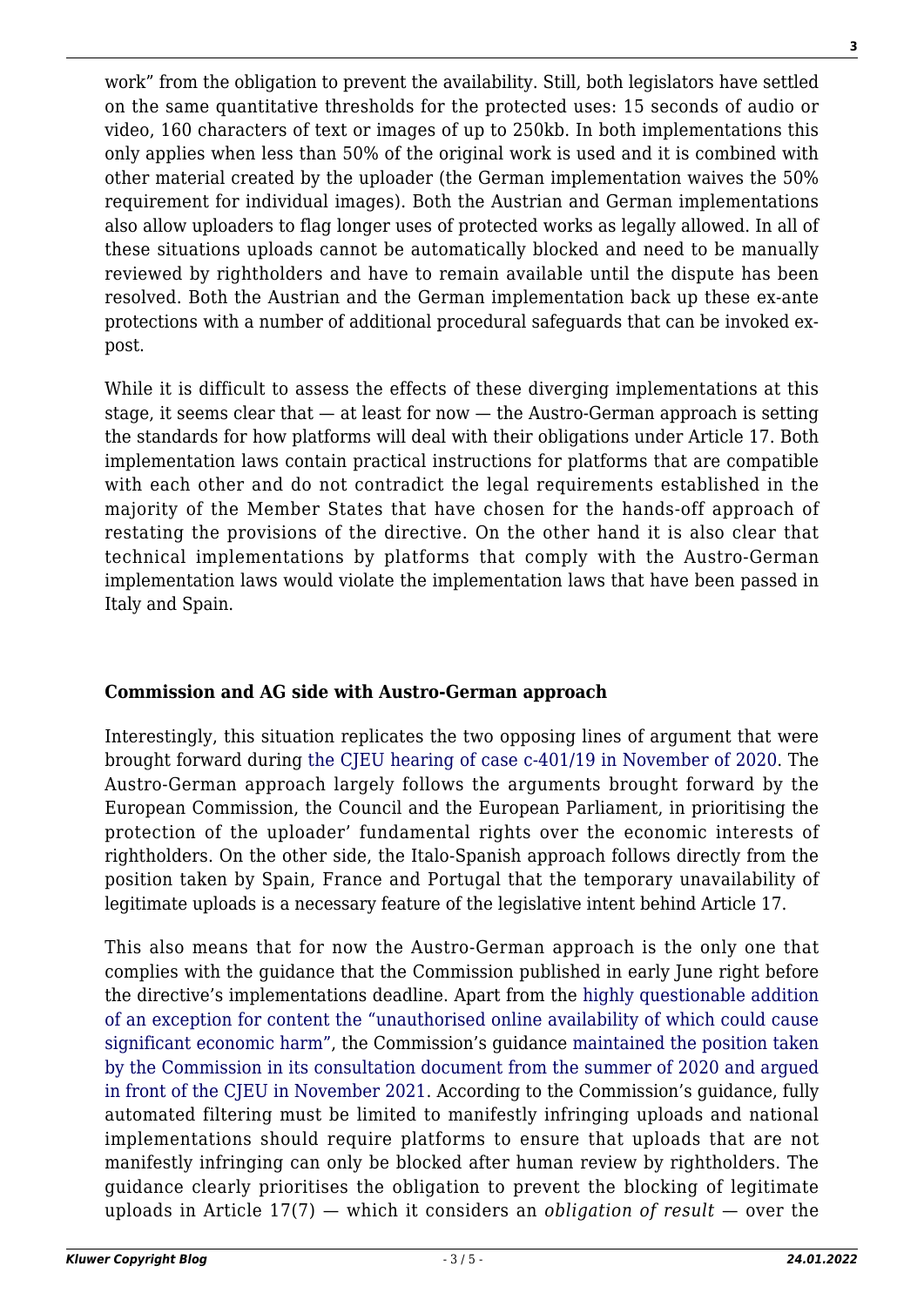*obligation to make best efforts* to prevent the availability of works identified by rightholders.

The opinion of AG Saugmansgard Øe in C-401/19, which was published a few weeks after the Commission guidance, [largely embraced the arguments made by the](https://www.communia-association.org/2021/07/19/a-look-at-the-ag-opinion-on-article-17/) [Commission in front of the CJEU and included in the guidance](https://www.communia-association.org/2021/07/19/a-look-at-the-ag-opinion-on-article-17/) (with the exception of the last minute addition of rules for "high value content", which the AG refutes as incompatible with a freedom of expression preserving implementation). [In doing so](http://copyrightblog.kluweriplaw.com/2021/07/26/what-member-states-can-learn-from-the-ag-opinion-on-article-17/) [the AG opinion provides additional credibility for the Austro-German approach.](http://copyrightblog.kluweriplaw.com/2021/07/26/what-member-states-can-learn-from-the-ag-opinion-on-article-17/)

Maybe more interestingly the AG opinion also addresses questions related to the scope of implementation legislation as such: According to the AG, it is up to the Member States — not to private parties such as platforms — to find practical solutions to help filters distinguish between ambiguous and manifestly infringing uploads. This observation  $-$  if taken over by the CJEU in its ruling  $-$  calls into question the validity of the implementation approach taken by the majority of the Member States. By simply re-stating the provisions of the directive in their national laws these Member States have  $-$  in the eyes of the AG  $-$  shirked their responsibility to provide meaningful guidance to platforms operating within their jurisdictions.

This leaves Austria and Germany — the only two Member States who have attempted to find practical solutions for the conflicting legal obligations handed down to them by the EU legislator — in a relatively comfortable position. It also means that for now it looks like the technical parameters that have emerged from the implementation discussions in these two Member States are likely to set the standard for automated content filtering on user -generated content platforms for the rest of the EU and possibly beyond.

#### **Next steps**

Despite the continuing uncertainty around the correct implementation of Article 17, the pace of national implementations has notably picked up in the last few months of 2021 — after the Commission had sent out infringement letters in early September and this trend will likely continue in the new year. With the compliance of Article 17 with the right to freedom of expression in doubt and compliance of the majority of the national implementations in doubt, all eyes remain fixed on the CJEU in Luxembourg whose ruling will — no matter where it falls — require a number of Member States to revisit their implementation laws.

*To make sure you do not miss out on regular updates from the Kluwer Copyright Blog, please subscribe [here.](http://copyrightblog.kluweriplaw.com/newsletter)*